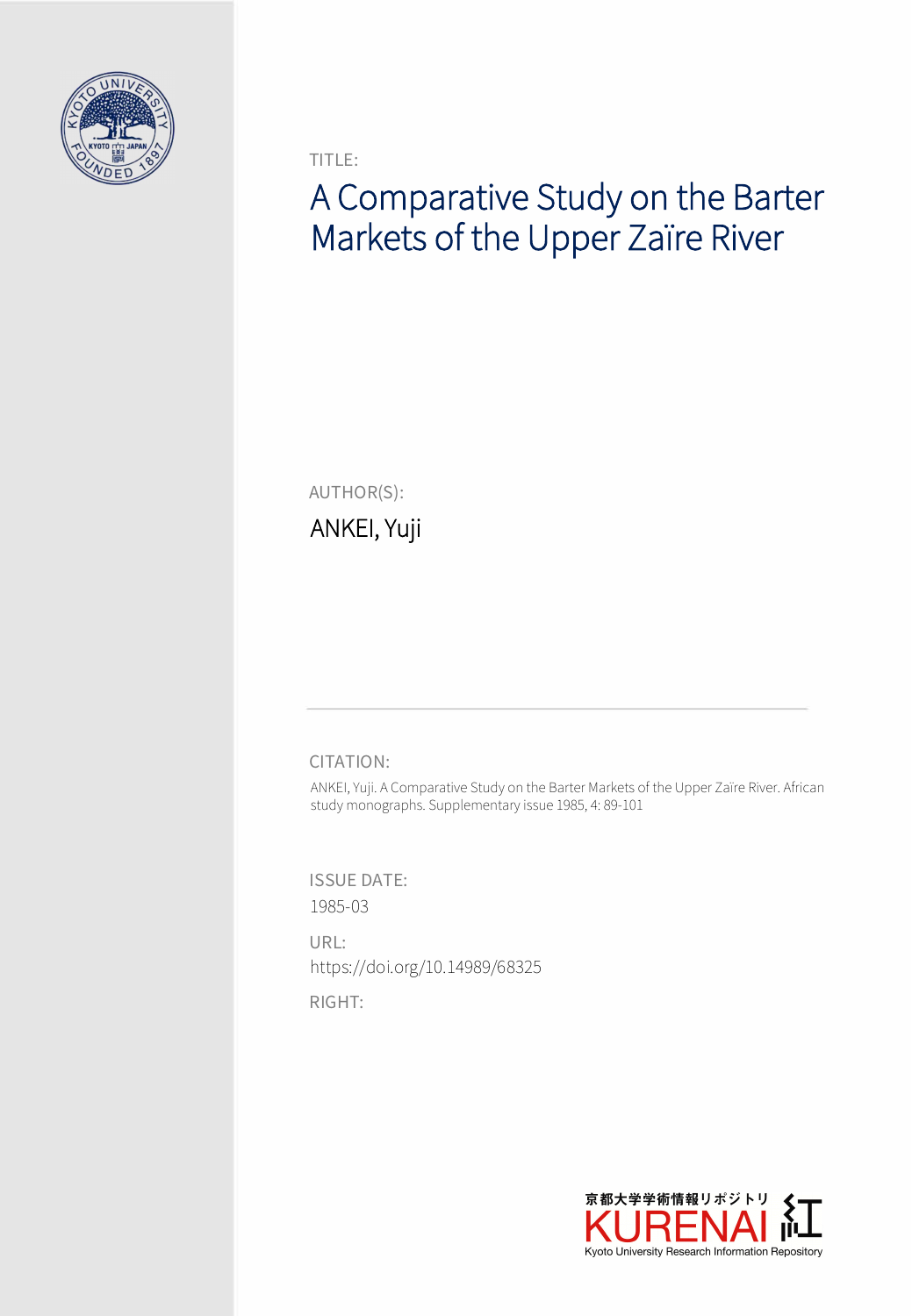## A Comparative Study on the Barter Markets of the Upper Zaïre River

Yuji ANKEI (Associé de recherche d'1. R. S.) Institut de Recherche Scientifique. République du Zaïre Yamaguchi University

ABSTRACT An extensive survey of economic anthropology was made along the upper Zaire River. The author found forty-two periodic markets, thirty of which practiced direct barter of fish and farm produce. These barter markets had varied methods of barter and management, and the author compared the results with those of an intensive study on the Songola carried out in 1979 and 1980. Although many of the barter markets were in the process of transformation, a few of them have institutionalized a defense mechanism against cash use, and two of them revived in 1983. The results verified some of the hypotheses obtained through the study of the Songola economy: barter markets in the region are traditional and they have survived the period of colonization. Under today's severe inflation, barter is sometimes more efficient than the use of cash.

#### **INTRODUCTION**

There exist numerous periodic markets in the Republic of Zaïre, especially along the upper reaches of the Zaïre River (known as the Lualaba until 1971). Many of them are characterized by the direct barter of fish and farm produce. The author carried out an extensive field survey of these markets between the cities of Kasongo and Kindu, which are located at a distance of 2950 km and 2700 km respectively from the mouth of the river.

During the years of 1979 and 1980, the author studied the barter economies of the Songola, a Bantu people inhabiting the tropical rain forest stretching out to the north of Kindu (Ankei, 1984: 1-68).

This report describes the distribution and periodicity of the barter markets located to the south of the Songola land, and tries to classify them on a comparative basis with the Songola barter markets.

#### A BRIEF SUMMARY OF THE SUBSISTENCE ACTIVITIES AND THE BARTER ECONOMY OF THE SONGOLA

A. Subsistence activities of the Songola

The Songola are a Bantu people, and Murdock (1959: 280) classifies them among the equatorial Bantu group. They utilize at least two different habitats: the tropical rain forest and the riverine areas of the Zaïre River. There exists a sharp contrast in the patterns of their subsistence activities: those subgroups inhabiting the tropical rain forest are cultivators whereas those living on the Zaïre are fishermen (Ankei, 1984: 3-9).

Among the agricultural subgroups of the Songola, men practice slashing and burning of the forest, and women do all other work in the field as planting, weeding and harvesting. The cultivation system is characterized by the continuous harvesting of vegetatively reproducing crops of which the most important are sweet and bitter varieties of cassava and plantains. Seed crops such as rice and maize are also planted (Ankei, 1981: 106-152).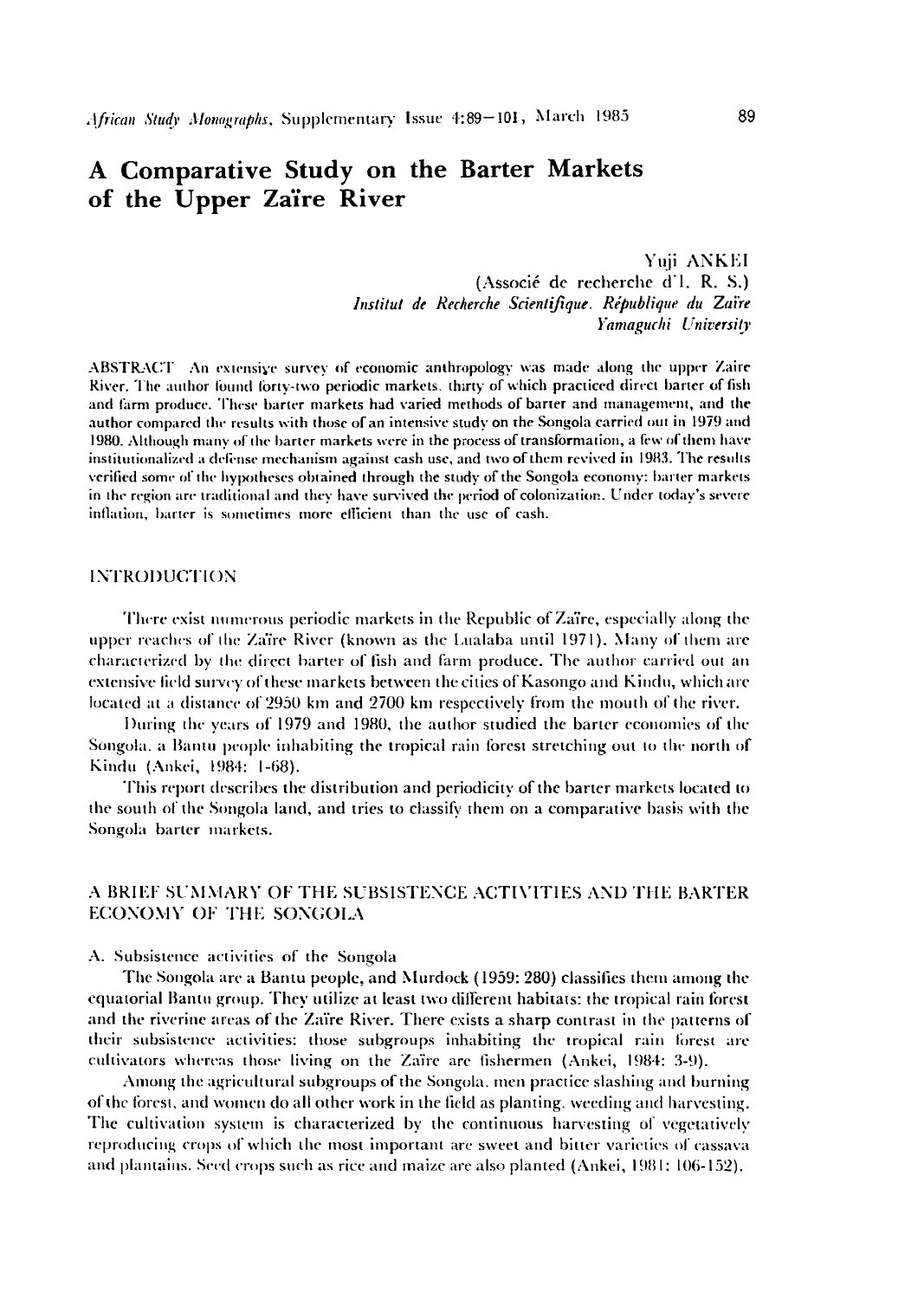The lorest-dwelling Songola practice various subsistence activities besides cultivation: men hunt mammals, such as duikers and monkeys, and construct barriers across streams to trap fish at the beginning of the rainy seasons. Women bailout the streams to catch small lish during the dry seasons.

Rice and bitter cassava arc important cash crops, and the men's cash income derives from the extraction of palm oil and fermenting palm wine. as well as making canoes and ropes for the fishing nets. Distilling spirits is the most efficient way to create a cash income for the women (Ankei. 19BI: 106-109).

Fishing subgroups of the Songola call themselves Enya or Songola-Enya. Although they arc often relerred to as Wagenia. this appclation is only a sobriquet to indicate the fishermen of the upper Za'ire River (Ankei. 1984: 9).

The livelihood ofthe Enya is based on the year round fishing activities, and they know more than twenty fishing methods (Ankei, 1985a). Since the introduction of nylon nets in the 1950's, *makila*, one of the flowing gill nets has increased its importance. Although some of the fishing villages have small-scale fields. the Enya must rely on some trade of food for their supply of staples mainly because agricultural production along the Zaïre is much less stable than that in the forest.

13. An outline of the Songola harter markets

Barter takes place in periodic markets held once or twice weekly. They are situated on the banks of the Za'ire Rivcr and its tributaries, where the habitats of the Wagenia fishermen and inland Songola farmers overlap. Apart from these barter markets, cash sale markets exist in villages and towns. These two kinds of markets are generally held on different day of the week.

Wagenia fishermen paddle their dugouts loaded with raw and smoked fish to the barter markets. whereas the women from villages or slash-and-hurn cultivation in the forest carry their produce on their backs. Fishermen place their fish on the women's piles offarm produce, They barter fish for sweet and bitter cassava, plantains, polished rice and other farm produce.

Barter markets are governed by the traditional chiefs of the owner village. The daily supervision of the market is left to the deputies of the chiefs, who deal with such troubles as quarrelling, theft, and failure to settle a debt. A violation of the rules is subject to a severe line after a judgement in the traditional court presided over by a council of village chiefs.

A market supervisor signals the opening of the market, and prohihits drinking palm wine until transactions arc over. Distilled spirits and marijuana are strictly prohibited and do not usually arrive at the markets. He restricts the use of cash in the barter markets: participants are not allowed to usc their cash until most of the day's barter is over. Thus, the locality, periodicity, and the administration of the Songola barter markets are set up so as to segregate cash use from barter transactions.

A two week observatiou on the diet in a Songola-Enya fishing village revealed that more than 60 percent of its total calorific intake was derived from barter, gifts given, and purchases made at a harter market. Social and economic ties based on the barter of different kinds of food arc made up between the fishing and farming subgroups of the Songola.

Barter rates do not fluctuate according to the supply-and-demand market principle. The rates were kept virtually stahle during the ohservations made after an interval of one year. Imbalances of supply and demand are settled with a combination of gift-giving. one week lending, or deferred barter, of excess foods for other kinds, and finally by the use of cash.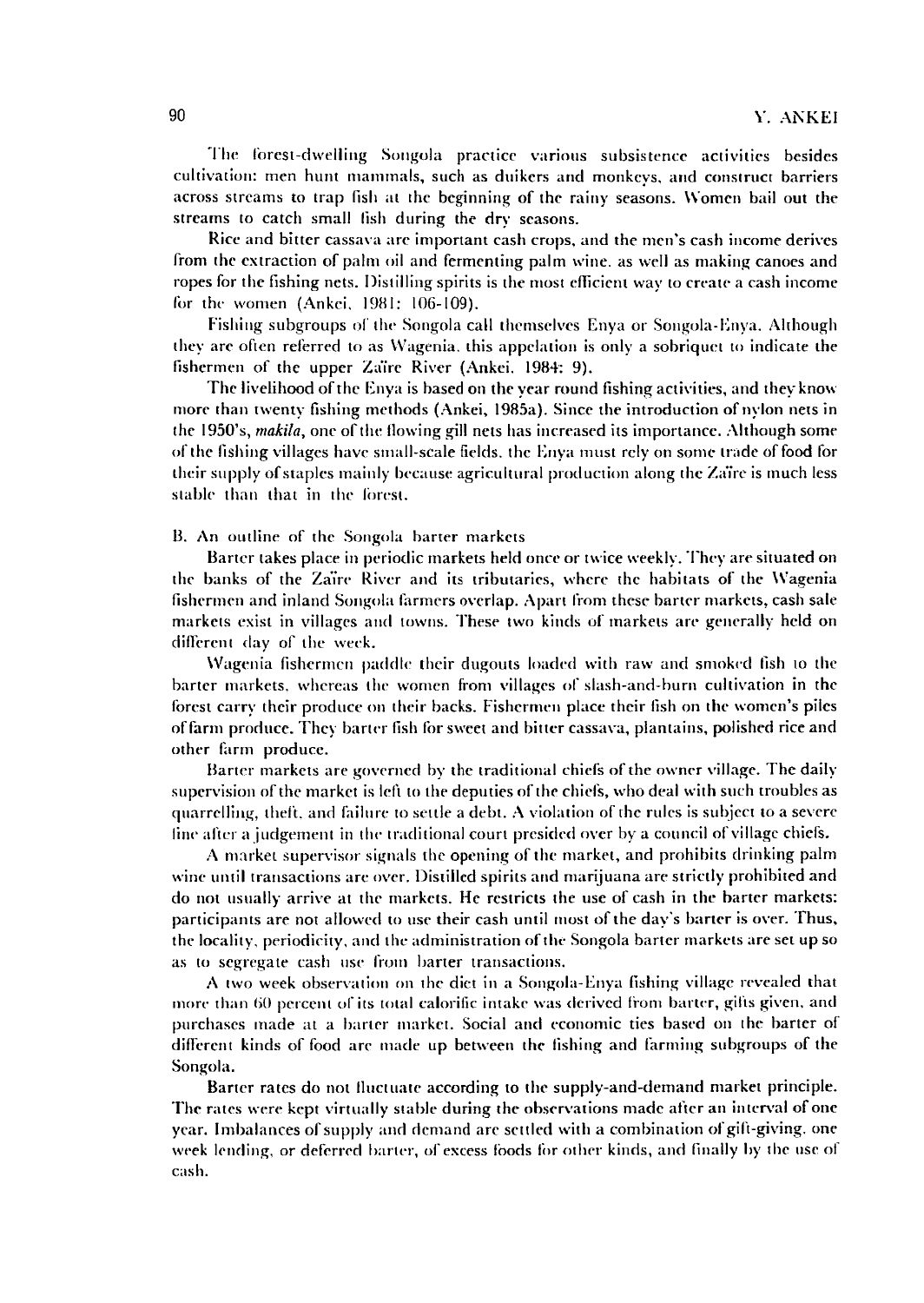BaneT :'\Iarkl'ls or lhl" II pper Za'ire Riwr 91

Fish in the Songola barter market is the only item that can be bartered for any other item than itself, and is the only item lhat can be used to settle a deb.. Furthermore. Wagenia fishermen foster the fiction that any unit of fish is identical in the harter market regardless of its species. flavor, or state of preservation.

C. Hypolheses obtained through the study of Songola harter markets

I. The first hypolhesis: survival of a pre-colonial economy

The barter cconomy of the Songola is assumed to be a traditional one although we have no documents extant to assure this assumption. Songola barter markets share most of the characteristics of the pre-colonial barter economics in tropical Africa which were comprehensively compiled by Sundström (1974). The barter economy of the Songola, however. is a special case in which the traditiunal barter economy has survived in the form of institutionalized periodic markets.

2. The second hypothesis: the reasons for the survival

The reasons why the barter market system has survived in this region arc thought to be as follows: 1) although barter markets were repeatedly prohibited by Belgian colonialists who intended to make the inhabitants become accustomed to cash sale markets. the traditional political organization of the Songola decided to set up black markets in places that were inaccessihle 10 the white men. and thus. successfully impared the suppression. 2) The segregation of cash use from barter was thus established before the former had become a custom among lhe Songola. 3) Instability of the national currency. inflation and sudden convergence of the currency for example. has made the Songola people remember the stability and the reliability of their barter markets.

3. The third hypothesis: fish as "primitive money"

Fish in the Songola barter markets may well be regarded as a kind of so-called "primitive money", or more precisely, limited-purpose money as Polanyi (1957: 254-256) defined it. Fish has the following three functions of 1) a medium of exchange. 2) a measure of value, and 3) a standard for deferred payment. It has a fairly standardized unit which serves as the unitized purchasing power in the market. It is, however, among the most perishable of the bartered foodstuffs, and it does not have the function of a store of value. This fact may be understood in relation to the specific livelihood in the humid tropics, where storage of foodstulls is very difficult, but at the same time, usually unnecessary.

4. The fourth hypothesis: symbiotic relationship and ethnicity

 $\Lambda$  symbiotic relationship through the barter of foodstuffs has existed between groups having different subsistence patterns and utilizing different habitats. Barter of cultivated starchy food and proteinaceous food exists hetween cultivators and non-cultivators such as hunter-gatherers (Mbuti Pygmies for example). fishermen (Enya), and pastorarists (Plains Pokot of Kenya) in tropical Africa (Ankei. 1984: 62). Those groups inter-related by barter ties are assumed to have experienced divergence of their subsistence patterns on one hand, and convergence of their languages and social systems on the other. Complex ethnic identity of the Enya and Songola could be better understood through ethnohistorical studies of their barter economy.

#### DISTRIBUTION, PERIODICITY AND CLASSIFICATION OF THE MARKETS

#### A. Distribution and periodicity

The author visited the markels by dugout canoe paddled downstream from Kasongo-Rive (the nearest village on the Zaïre from Kasongo) to Kindu. The vegetation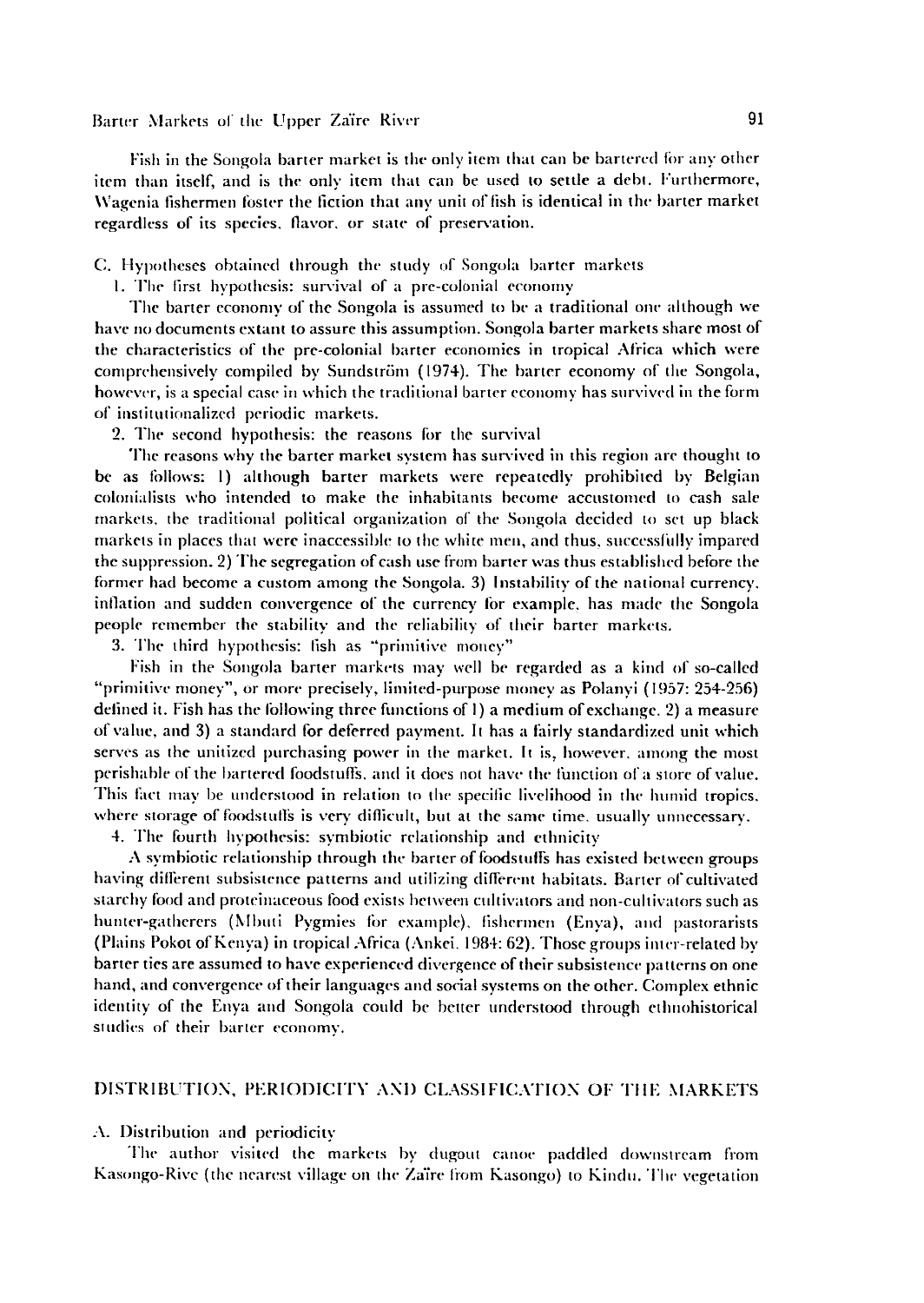type at Kasongo is savanna, and it tends to be in transition to tropical rain forest just north of the village of Nyangwe. There are two rapids along the route, and it is impossible to pass them without the aid of experienced pilots.

Figure I shows the information on the periodic markets obtained during the survey. Geographic locations, market names, and the presence/absence of barter transactions arc indicated. The result was that there are at least 42 markets along this part of the Zaïre, of which 30 markets practice barter more or less.

In the remaining 12 markets no barter practices could be observed. They may as well be called "cash sale markets" (Ankei. 1984: 12). Three of these are public markets located at the commercial and administrative centers as the capital cities of the *Sous-Région* or sub-region and the *Zones* or prefectures. Each of the central markets has one to three nearby satelite cash sale markets, for a total of six cash sale markets. Thus, as many as nine cash sale markers arc related to the capital cities, and seven ofthem arc held daily. An isolated cash sale market that is situated between Kibomo-Rive and Kindu had been a barter market before it became a big cash sale market in the early 70's.

Table 1 summarizes the information on the riverine markets in the study area in September 1983. Information on the inland markets that are located more than 15 km from the Zaïre has been, as a rule. omitted. They are arranged from south to north, and the information on the name, open days, participating peoples, and the history of each market are described. The reference numbers of the markets correspond to those in Fig. 1. Abandoned markets are preceded by cross symbols  $(+)$  instead of their reference numbers, and their locations arc not always shown in Fig. I because of Ihe difliculty in deciding their precise locations. Eighteen of the barter markets are weekly, 11 are held twice weekly, one market is held every four days. The participants say that this last example-retains the traditional market periodicity before the adoption of weekly cycles became common during the period of Belgian rule.

Names of the markets are usually preceded by a word that means "market" . Soko is Swahili, whereas *limanga* is the Zairean form of Swahili that means a petty market. In the language of the Enya fishermen of Kasongo and Kibombo, it is *kituka*, whereas it is pronounced as *kichuka* in the language of the Enya of Kindu or Songola-Enya. It is called *imumba* in the language of the Ombo who insist on their identity as Songola. The Ngengele also use *imumba* for market. Consult the explanatory notes in the Table 1 for further inlormation.

Figure 2 indicates the density of market distribution along the study area. Since \Vagenia lishennen travel twenty kilometers at most to attend a market, the density is expressed by the number of market days a week per 20km distance along the Zaïre. The ordinate of Fig. 2 represents the distance along the Zaire in Fig. 1, whereas the left abscissa represenls the frequency of the barter markets, and the right abscissa. that of the cash sale markets. It must be noted that the frequency of a market is not necessarily related to its size. Furthermore, Iwo of the largest cash sale markets. namely those of Kasongo and Kibombo towns are excluded from Fig. 2 as they are only rarely visited by the Wagenia fishermen hecause of Iheir inland locations. Those barter markets started in the year 1983 are shown by sparse dots in the figurc.

It is concluded from Fig. 2 that barter markets are distributed at a density of more than twice a week per 20 km distance with the sole exception of the section where there is the Kambelembele cash sale market. Barter markets were just opened in 1983 in the 20 km section of the City of Kindu, the capital of the *Sous-Région* of Maniema and in the *Zone* of Kindu as well. Two other capital towns of Kasongo and Kibombo do not seem to have any influence on the frequency of the barter markets. In fact, those small satelite cash sale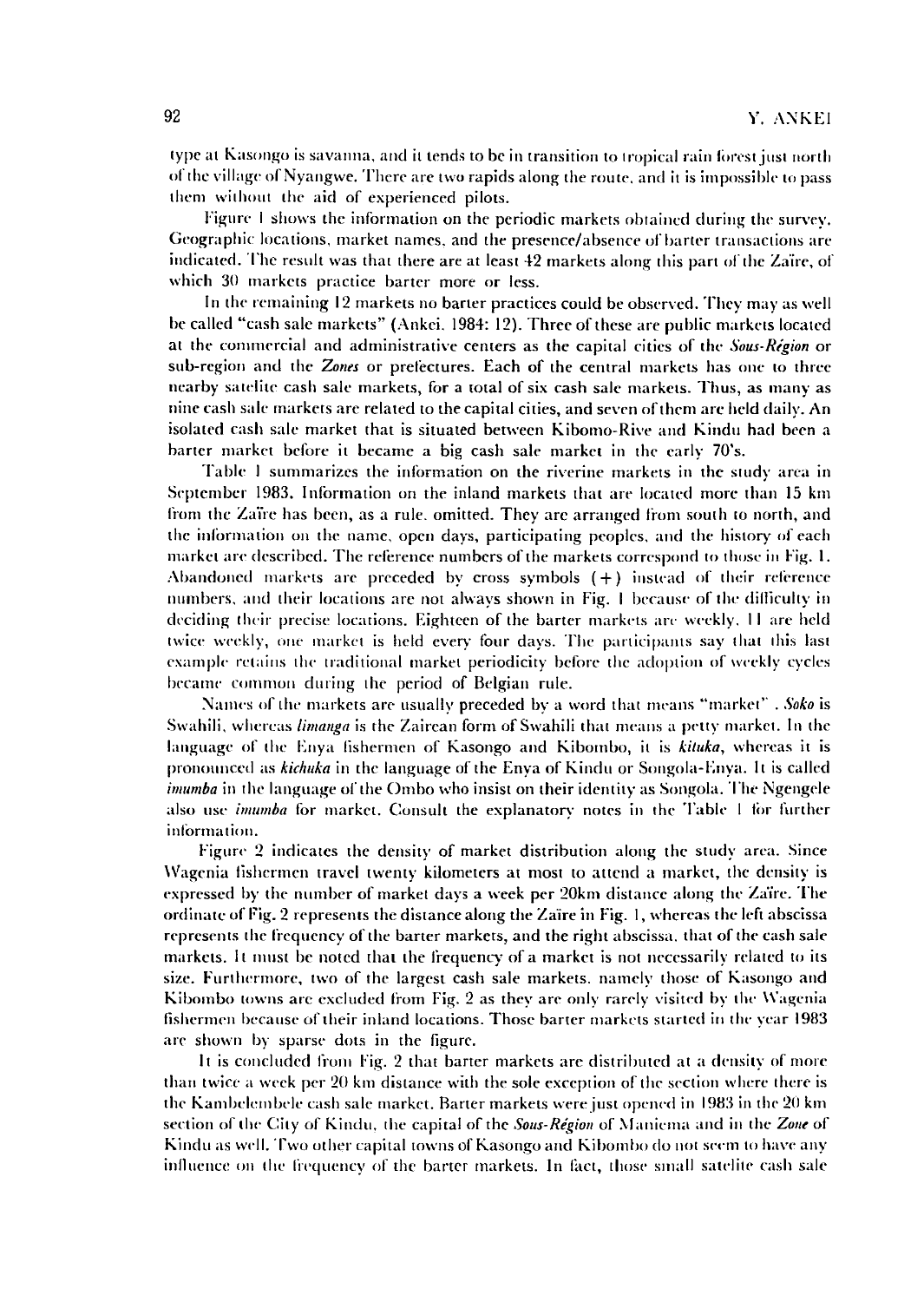

Fig. 1. Distribution of the markets along the upper Zaïre River.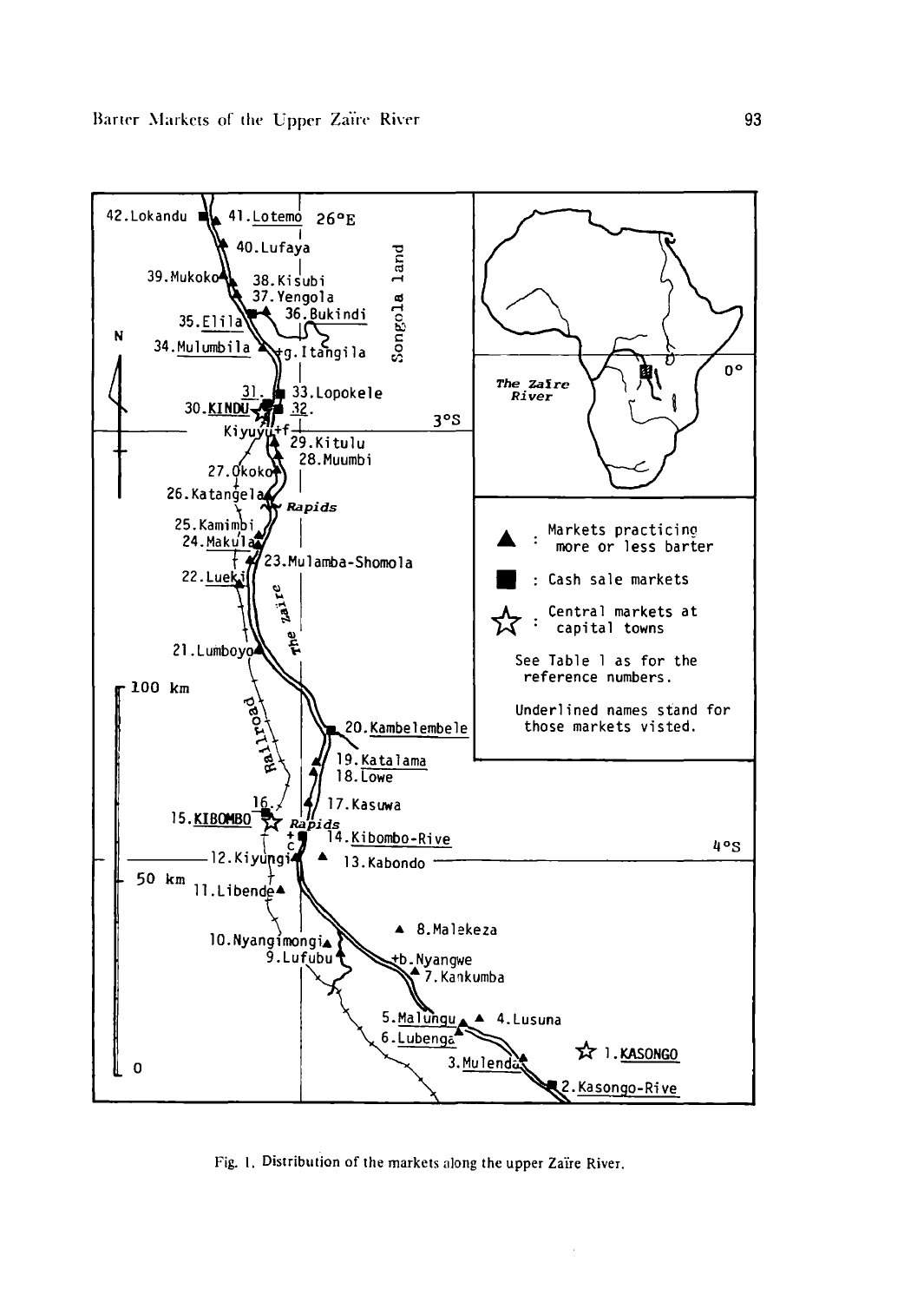| no.   | Ref. Market names<br>open<br>days             | Explanations                                                                                              |
|-------|-----------------------------------------------|-----------------------------------------------------------------------------------------------------------|
| 1     | Soko ya Kasongo<br>0                          | A central market of capital town.                                                                         |
| $+a$  | Soko Kubwa ya<br>Ş.<br>Kichinja               | Near no. 2. Abandoned in 1964<br>during the Simba Rebellion.                                              |
| 2     | Soko ya Kateketeke<br>0                       | Petty morning market at Kasongo-<br>Rive.                                                                 |
| 3*    | Kitùkà kyá Mùlèndà<br>3,7                     | Owned by a Songe chief. Establi-                                                                          |
| $4*$  | Kìtùkà kí Lùsúnà<br>7                         | shed during the colonial period.<br>Established in the colonial era.<br>Attended by the Zimba and Kwange. |
| $5*$  | Kitùkà kí Màlùngù<br>$\mathbf{2}^-$           | Established before colonization.                                                                          |
| 6*    | Kitùkà kyá Lùbéngà<br>$\overline{\mathbf{4}}$ | Abandoned in 1925 and revived in<br>1965 in Mulobo village.                                               |
| $7*$  | Kitùkà kí Kankumba<br>7                       | Located in Matala village.<br>Traditional market.                                                         |
| ÷Ь    | Kìtùkà kí Màlèlà<br>Ś.                        | Traditional market at Nyangwe.                                                                            |
| 8*    | Kitúká kí Málékéza<br>4                       | Abandoned in 1962.<br>Traditional market of a Kwange                                                      |
| 9*    | Kìtùkà<br>7                                   | Màlèkézà means bargain.<br>chief.<br>Established in 1973.<br>Located on<br>the Lufubu River.              |
| $10*$ | Kitùkà kí Nyàngìmóngì 4                       | Traditional market of a Kwange<br>chief.                                                                  |
| $11*$ | Kitùkà kí Libèndé<br>3                        | Traditional market of a Kusu<br>chief. Cash use is prohibited.                                            |
| $12*$ | Kitùkà kí Kiyúngi<br>7                        | Owned by a Kusu chief.                                                                                    |
| $13*$ | Kìtùkà kí Kàbòndò<br>every                    | An old market estabalished by the                                                                         |
|       | 4 days                                        | Luba people before Arabs' advent.                                                                         |
| 14    | 0<br>Limanga ya<br>Kibombo                    | Merchants arrive to lay stock of<br>fish for sale in no. 15 market.                                       |
| ÷С    | Kìtùkà kí Lùpámbà<br>every<br>4 days          | Held on the next day of no. 13.<br>Abandoned before Independence.                                         |
| 15    | Soko Kubwa ya<br>7<br>Kibombo                 | Central market of Kibombo.                                                                                |
| 16    | Limanga ya Kibombo<br>0                       | Much less people than in no. 1.<br>Small-scale afternoon market held                                      |
| ٠d    | 2<br>Soko ya Ngongo-                          | in the same place as no. 15.<br>Abandoned before 1925.<br>Named                                           |
| $17*$ | Kitete<br>Kìtùkà kí Kàsùwá<br>6               | after an Enya chief.<br>At first<br>Opened in June 1983.                                                  |
| 18*   | Kìtùkà kí Lòwè<br>2,5                         | also held on Wednesdays.<br>On the Lowe tributary of the<br>Inaccesible by bicycles.<br>Zaïre.            |
| $19*$ | Kìtùkà kí Kảtà-<br>3,6<br>làmà                | Palm wine was traded in olden<br>times, and now, is prohibited.                                           |
| 20    | Kitùkà kí Kàmbè-<br>$\overline{4}$<br>lèmbèlè | Established in the colonial era.<br>At the mouth the Kaliba tributary.                                    |
| 21*   | Soko ya Lumboyo<br>3,6                        | Owned by a Kusu chief.                                                                                    |
| 22*   | Soko ya Lueki<br>3,6                          | On the Lueki tributary.<br>More<br>participants on Wednesdays.                                            |

Table 1. Periodic markets along the upper Zaire (kasongo-Lokandu).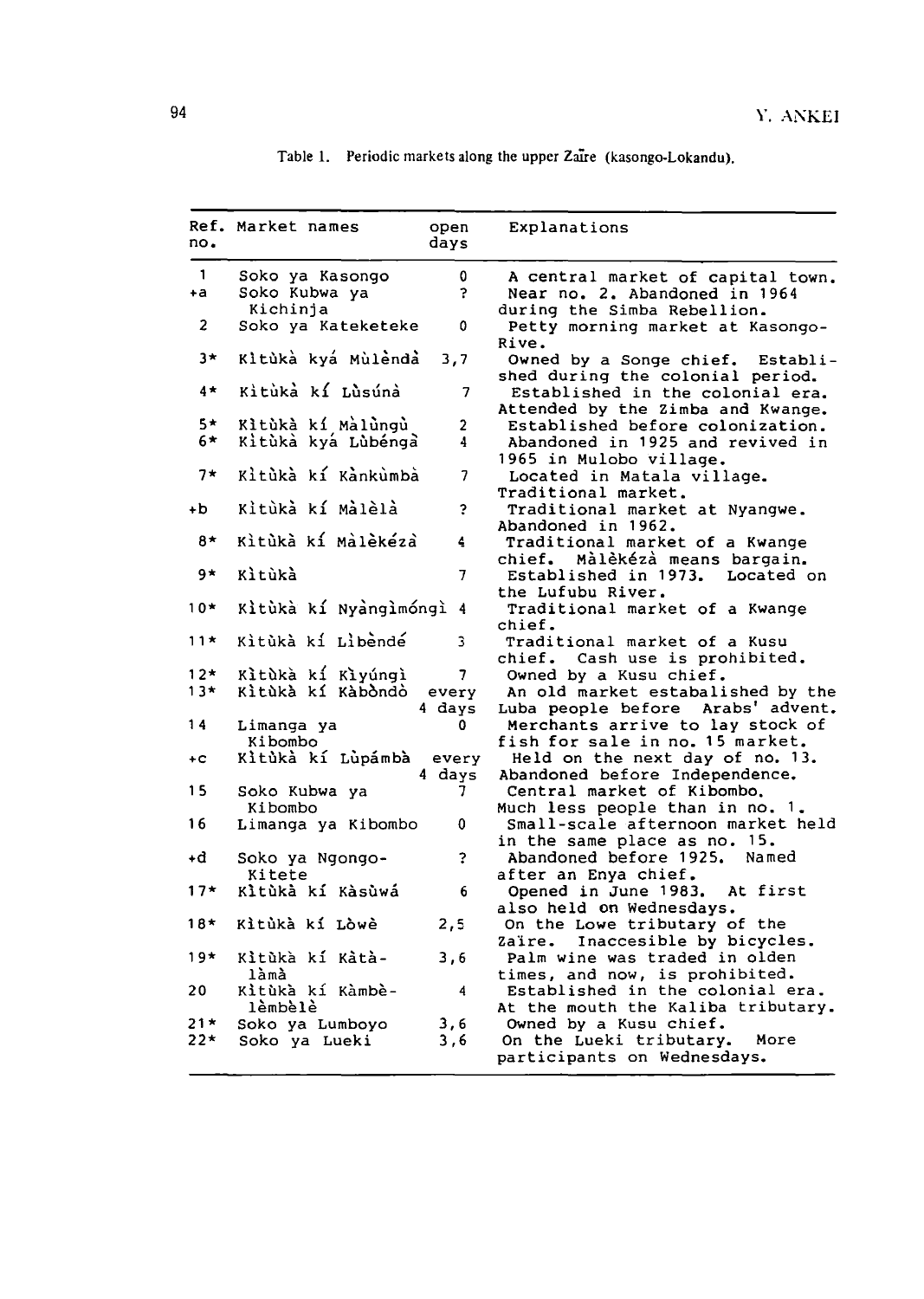| no.   | Ref. Market names                    | open<br>days | Explanations                                                                                 |
|-------|--------------------------------------|--------------|----------------------------------------------------------------------------------------------|
| $23*$ | Kituka ki Mulamba-<br>Shomola        | 3.           | Named after the owner Enya chief.                                                            |
| 24*   | Soko ya Makula                       | 3,7          | Large market, and visited by many<br>merchants by bicycle.                                   |
| $25*$ | Soko ya Kamimbi                      | 2,6          | Much smaller than no. 24 market.                                                             |
| $26*$ | Soko ya Katangela                    | 2            |                                                                                              |
| $27*$ | Klchuka kí Ókóko                     | 6            | Abandoned during the Colonial<br>period, and revived in 1978.                                |
| $28*$ | Kìchùkà kí Mùúmbí                    | 3            |                                                                                              |
| ÷е.   | Kìchùkà kí Sóngwè                    | 6            | Abandoned in 1980.<br>On the Songwe<br>tributary inaccesble by canoes in<br>the dry seasons. |
| 29*   | Kìchùkà kí Kìtùlù                    | 5            | Moved from Kiyuyu Market (+f) in<br>1979.                                                    |
| +f    | Kìchùkà kí Kìyùyù                    | 5.           | Abandoned after the supervisor<br>was killed by a crazy man in 1979.                         |
| 30    | Marché Central Mama<br>Yemo de Kindu | 0            | The biggest public market in the<br>whole Sous-Région of Maniema.                            |
| 31    | Limanga ya Kindu                     | 0            | Small-scale evening market near<br>no. 30 market.                                            |
| 32    | Limanga ya Ngambo<br>ya Pili         | 0            | Small-scale market on the eastern<br>bank of the Zaire.                                      |
| 33    | Soko ya Lopokele                     | 2,5          |                                                                                              |
| +g    | Soko ya Itangila                     | 5.           | Abandoned in 1980.                                                                           |
| $34*$ | Kìchùkà kí Mùlù-<br>mbílà            | 6            | Established in 1983. Attended by<br>Langa farmers and the Songola-Enya.                      |
| 35    | Soko ya Elila                        | 4,7          | Old Songola name is Kakundufaa<br>which meant a place of full stomach.                       |
| $36*$ | Kìchùkà kí<br>Kàèkèèkè               | 2,5          | Owned by a Songola chief Bukindi.<br>Friday market was added in 1983.                        |
| $37*$ | Kichùkà kí Ìbàndà                    | 2,5          | Owned by a Songola chief Yengola.<br>No. 36-41 inaccessible by bicycles.                     |
| 38*   | Kichuka kí Ìbàndà                    | 3,6          | Owned by a Songola chief Kisubi.<br>Ibanda means a big tree on the bank.                     |
| 39*   | İmûmbà yí Mùkókò                     | 3,6          | Owned by a Ngengele chief Mukoko.<br>Produce and palm oil are bartered.                      |
| 40*   | Ìmùmbà yí Kàèkèèkè                   | 2            | Owned by an Ombo-speaking Songola<br>chief Lufaya.                                           |
| $41*$ | Ìmùmbà yí Kàkúmbá                    | 3,6          | Owned by an Ombo-speaking Songola<br>chief Lotemo.                                           |
| 42    | Soko ya Lokandu                      | 0.           | Lokandu is the second largest town<br>in the Songola land.                                   |

\*: Barter markets. t: Abandoned markets.

Accent marks denote high / ' / and low / '/ tones. The language of the Enya of Kasongo-Kibombo has five vowels, whereas that of Songo1a-Enya has seven vowels. For more detail, see ANKEI (1984: 7).

| Open days, | l:Mondav | 2:Tuesday  | 3:Wednesday | 4:Thursday  |  |
|------------|----------|------------|-------------|-------------|--|
|            | 5:Fridav | 6:Saturday | 7:Sunday    | $0:$ Daily. |  |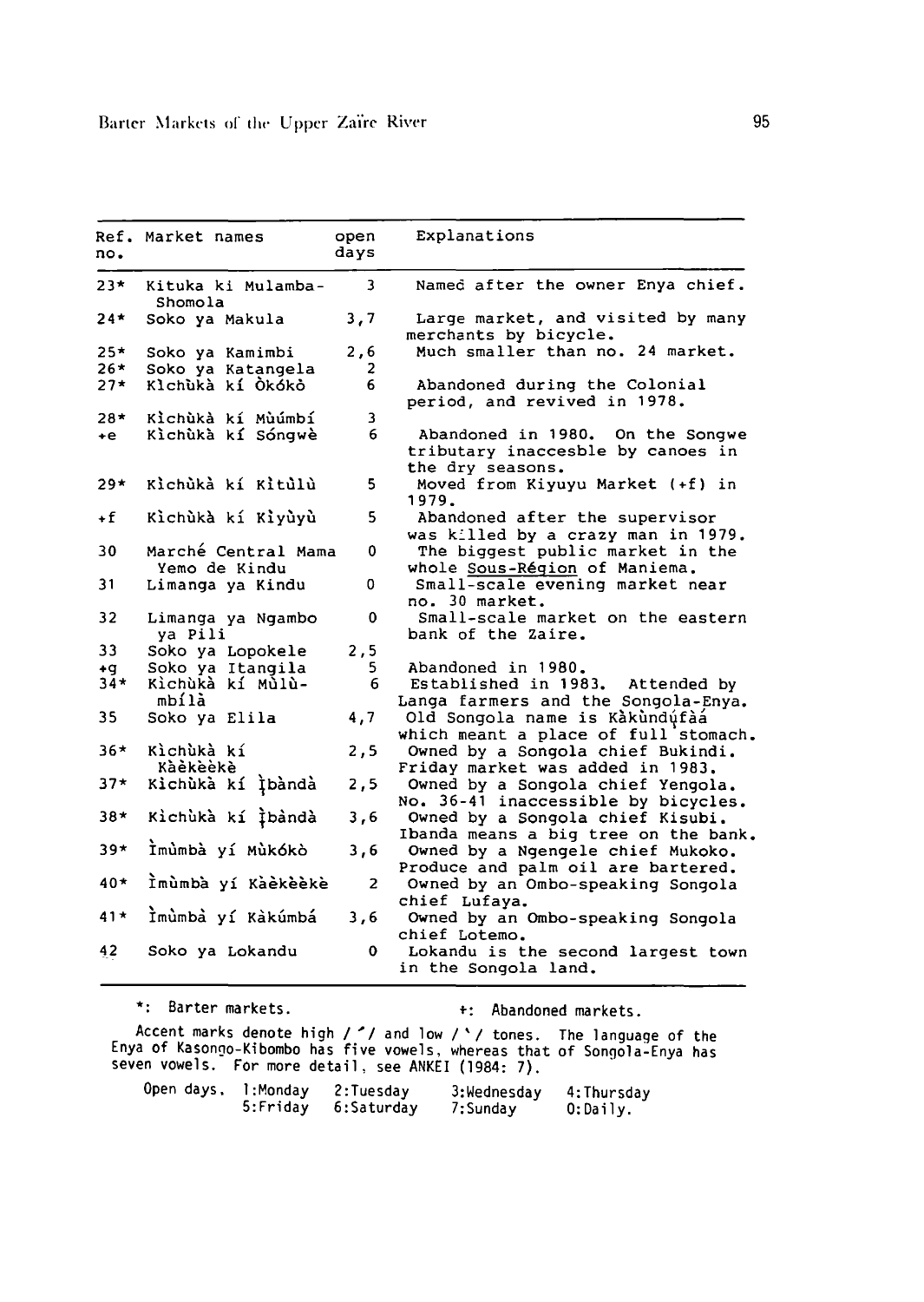

Fig. 2. Density of market distribution along the study area.

markets held everyday in the village of Kasongo-Rive and Kibombo-Rive do not provide a sufficient amount of farm produce for the Wagenia fishermen.

The frequency of the barter markets that were established before  $1982$  exceeds  $5.0$ times a week per 20 km section in the Songola land to the north of Kindu. whereas it is as low as 2,6 times to the south. This contrast could be partly explained by the relatively low density of inhabitants in this area: since the construction of the railroad from Kindu to the south farmers have moved their settlements from the riverside to the neighborhood or the railroad (see Fig. I). The section betwccn the two rapids cannot be easily visitcd or passed by strangers, and there is a vast stretch of uninhabitcd savanna vegetation on thc oppositc bank of Kasongo-Rive.

#### B. Classification of market types and subtypes

The extensive survey in the area south of the Songola land revealed the existence of the periodic markets. Many of them are similar to the traditional markets of the Songola in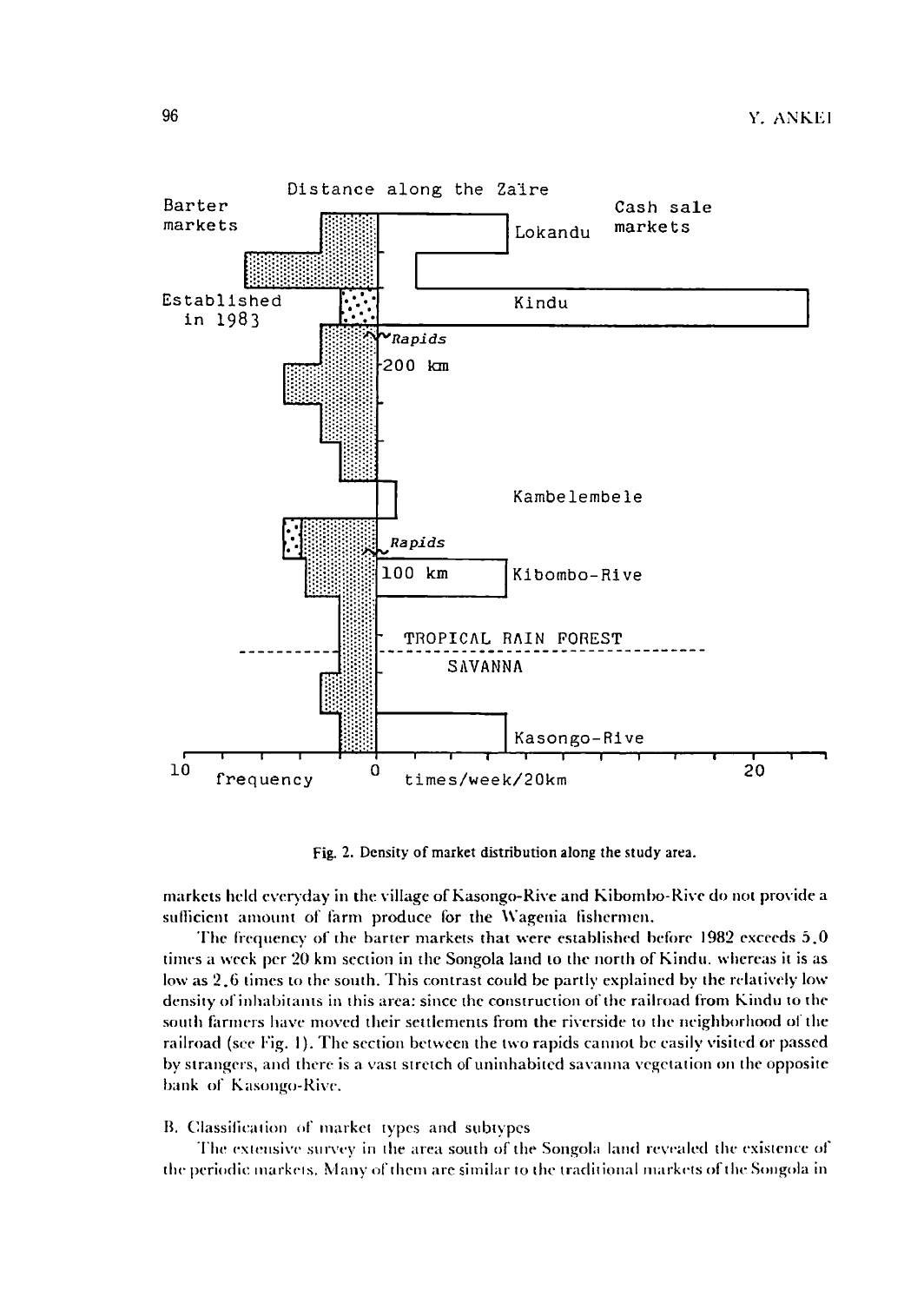|                      | Identification of the markets |                              |                    |                   |                                         | Trading<br>regulations |                                        | Other<br>regulations |                      |                 |
|----------------------|-------------------------------|------------------------------|--------------------|-------------------|-----------------------------------------|------------------------|----------------------------------------|----------------------|----------------------|-----------------|
| Types                | Ref. no<br>Market<br>names    |                              | Major participants |                   |                                         |                        |                                        | Prior                | Rules                |                 |
| and<br>sub-<br>types |                               | Locality                     | Fish-<br>ermen     | Farm-<br>ers      | Mer-<br>chants                          | Barter                 | Cash<br>use                            | адтее-<br>ments      | fоr<br>drink-<br>ing | Entry<br>fees   |
| lа                   | 41.Lotemo<br>36.Bukindi       | outside<br>the vil-<br>lages |                    | Sonogola          | only<br>retailors                       | present                | restrict-<br>ed<br>not re-<br>stricted | prohi-<br>bited      | after<br>barter      | none            |
| Ib                   | 22.Lueki                      |                              |                    | Kusu              |                                         |                        |                                        |                      | none                 |                 |
| IIa                  | 24.Makula                     |                              |                    | Songola           | partici-<br>pating<br>to get a<br>stock |                        |                                        |                      |                      |                 |
|                      | 19. Katalama                  |                              |                    | Zimba<br>Å.       |                                         |                        |                                        |                      |                      |                 |
| IЬ                   | 6.Lubenga<br>5.Malungu        | inside                       | Wage-<br>nia       | Kwange            |                                         |                        |                                        |                      | prohi-<br>bited      | paid<br>in food |
|                      | 3. Mulenda                    | the<br>villages              |                    | Mamba             |                                         |                        |                                        |                      |                      |                 |
| Ш                    | 20.Kambe-<br>lembele          |                              |                    | Zimba &<br>Kwange |                                         | absent                 |                                        | free                 |                      |                 |
| IV                   | 30.Kindu,<br>central          | city                         |                    | Multi-<br>tribal  |                                         |                        |                                        |                      |                      | paid<br>cash    |

Table 2. Classification of the markets visited during the study.

that they more or less practice bartering as the means of trade. The author was able to visit eight of the barter markets on their open days, and his observations will be narrated hereafter.

Table 2 describes the names. locality. major participants, and the rules of barter and administration for each market visited. Two different kinds of cash sale markets are appendixed for the purpose of a more extensive comparison and typology. The following classification is presented from the field obsen'ations and information.

Barter markets can be roughly divided into two types according to a criterion of whether or not cash use is restricted. Those barter markets that put strong restriction on cash use are classified as type I in Table I, and they contrast themselves with the type II markets which authorize. or put no restriction on. the simultaneous use of cash and barter. There exist two additional contrasts between the two types: the former. type 1. prohibits purchase of food by merchants who want to retail them elsewhere. Drinking alcholic beverages in the markets is permitted with litlle of no restriction in type 1 markets. whereas it is illegal. though frequently violated, to drink in a type II market. Those cash sale markets added for the purpose of comparison are classified as type III (Kambelembcle) and type IV (central markct of Kindu) respectively.

Type 1 markets are further divided into la and Ib subtypes, on the criterion that only in the latter entry fees are charged. Type II markets are divided into IIa and IIb on the criterion that prior agreements on transactions arc strictly prohibited in the former markets. Markets in the subtype IIa are located in places remote from the settlements. whereas thosc in the subtype lIb are held in the villages.

C. Examples of typical transactions

Examples of transactions and trading and administrative rules of each of the types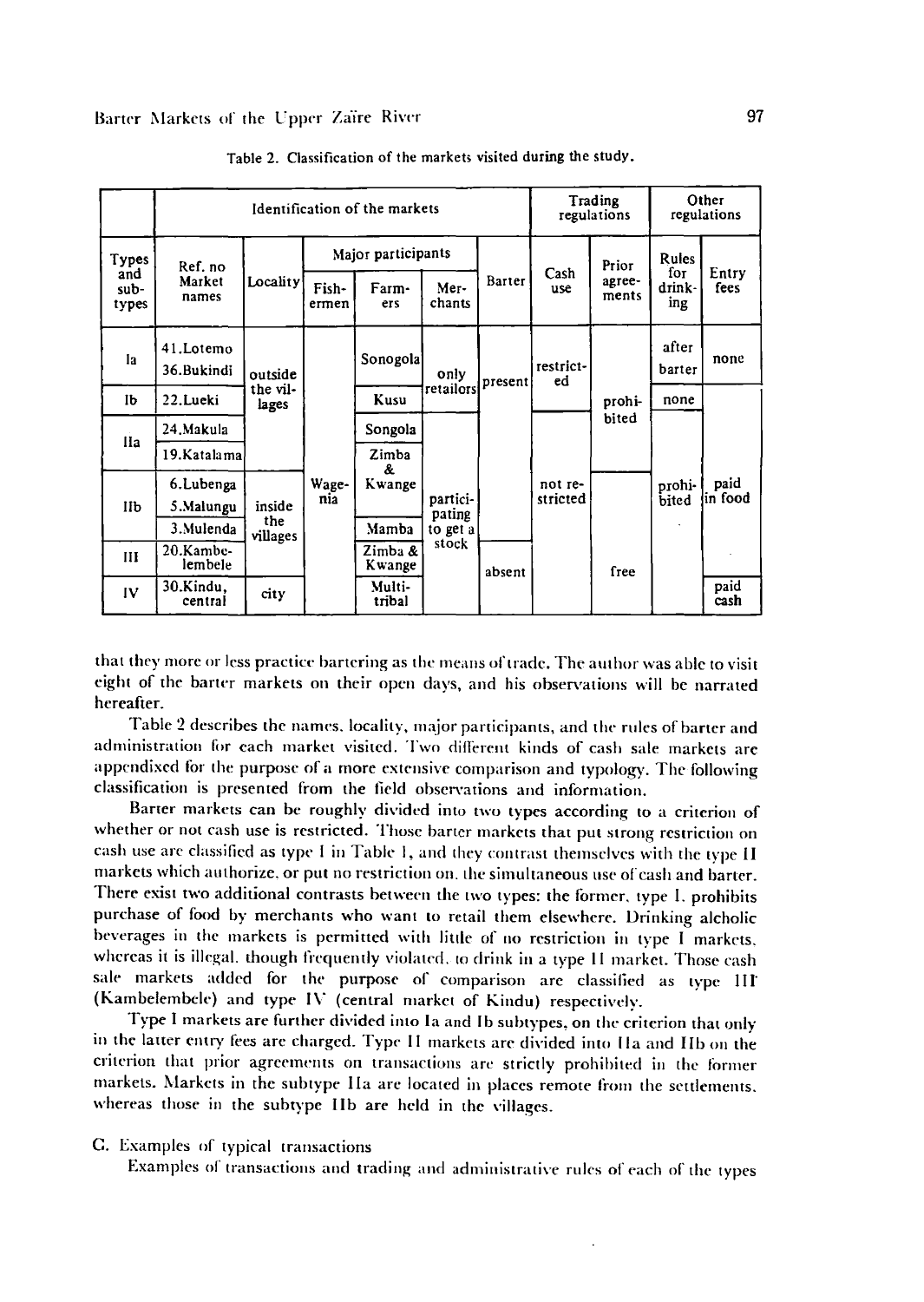and subtypes will be illustrated.

1. Subtype Ia

The market supervisor prohibits the use of cash by participants until most of the barter transactions are over. They are usually not obliged to give entry fces except on rare occasions when the traditional chiefof the owner village attends the market. This subtype is typilied by the barter market at Bukindi village of the Songola, and has been explained in the previous chapter.

2. Subtype Ib

This subtype is similar to la in that the usc of cash is strongly controlled, but is different in the following points: small portions offish and farm produce are collected from all of the participants and given to the village chief and his representative supervisor at the market. No restriction is put on drinking in the market although no alcoholic beverages were brought for barter or sale on the day the author's observation was made. Being situated ncar the railroad station of Lueki town the market is sometimes visited by merchants who intend to purchase food at lower prices than the ones current in Lueki town. However. the market supervisor prohibits those members from the inland areas to purchase farm produce. and consequently transactions observed were generally restricted to direct barter of food between the fishermen and the farmers.

3. Subtype [Ia

Participants are allowed either to barter their goods or to buy them with cash. They are not, however. allowed to make prior agreements on harter or sale belore the transactions begin. In order to make the participants observe this rule, the market supervisor stretches a rope in the middle of the marketplace. and keeps the fishermen and the farmers apart until the signal of the opening the market is given. Since the use of cash is not restricted. many merchants attend the markets of this suhtype. A dozen merchants arrived by bicycle in the Makula market to buy fish lor retail in the villages along the railroad, and four retailers sold an assortment of imported goods such as soap, cigarettes and medicine.

On the market day of the author's visit at Katalama. more than a hundred kilograms of fresh fish were left neither exchanged nor bought. and such a result was never observed in the markets in subtypes Ia and lb.

Although selling distilled spirit is subject to a severe Iinc. participants stealthily buy and drink it while the supervisor is not aware of what is going on.

4. Subtype IIb

This suhtype is characterized by prior agreements that habitually take place. In the Mulenda market barter is rarer and the fishermen tend to make agreements on the purchase of farm produce before the actual transactions arc made. and they pay the farmers with the cash obtained through the sale of their fish.

On the contrary. in the Lubenga market, participants seemed to prefer barter to cash. A peculiar example of barter ofrice and fish was observed there: a woman having polished ricc from a railroad lown and a woman with fish from a riverine village were bartering their food. Each of them was heard 10 mention the original price at which she bought her goods and insisted on a better barter ratc for her side. Moreover. the author was informed that the woman from the railroad town was going to retail the fish in her lown, and the woman from the riverine village was going to make rice into fried buns to be sold there. This kind of barter could never be found in type I barter markets.

5. Typc· II[

Barter transactions were terminated early in the 1970's in the cash sale market at Kambelembele, when a merchant came to establish his trading post there and when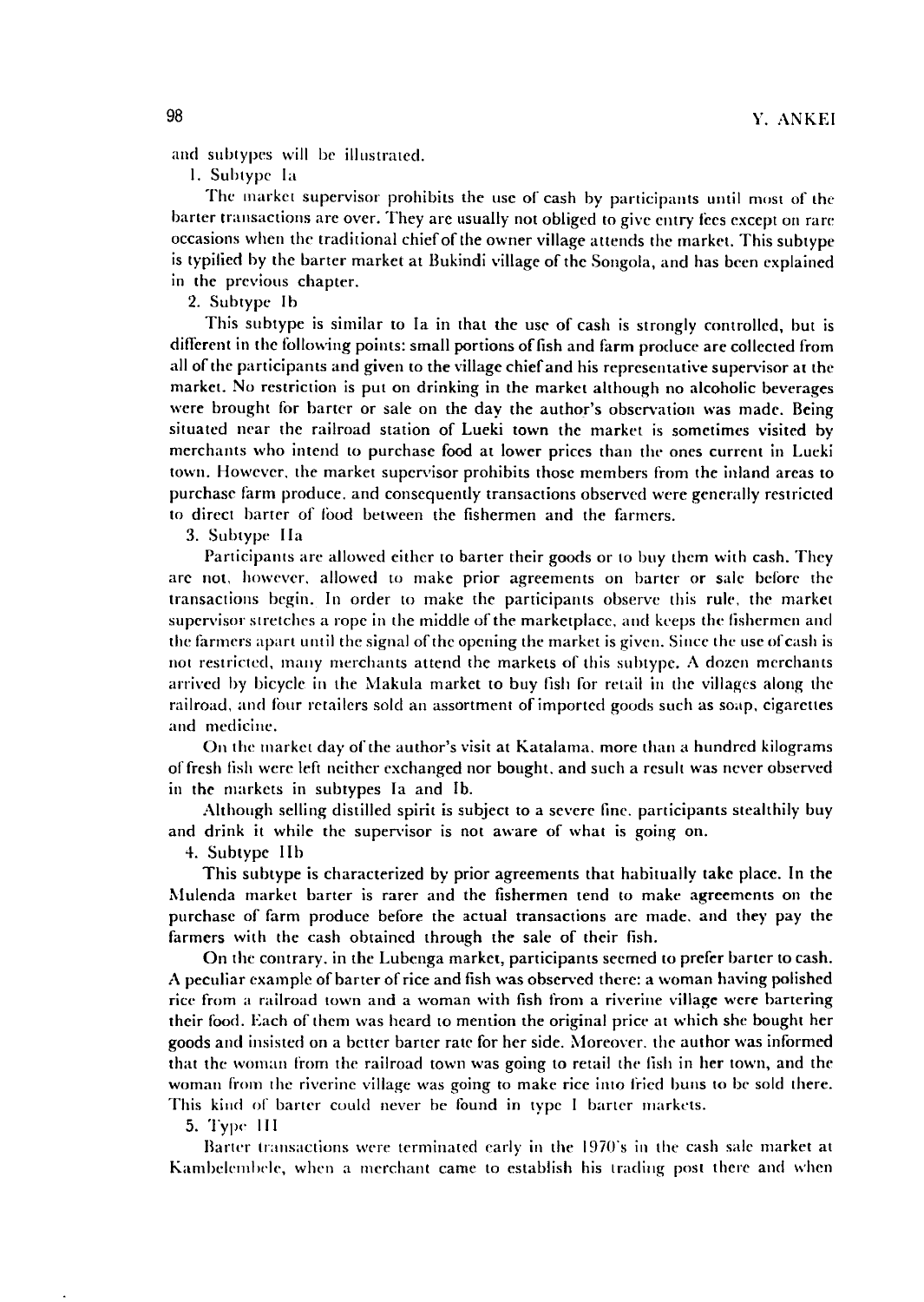### Barter Markets of the Upper Zaïre River 99

people gradually began to aggregate at this place to such an extent than the marketplace was transformed into a village, Now. it is the biggest market around those stretches of the river, and abundant food as well as manufactured goods such as pans and used clothes are sold here. Cooked rice and fish or meat are prepared for sale and it is not rare to find that dugout canoes, which arc usually obtained only on order. are available lor sale in this market.

#### 6. Type IV

There is only one type IV market in the research area: the central market of Kindu. If we ignore the extraordinarily large size of this market, types IV and the former type II I are similar in that there are no barter transactions observed, The difference between these market types is that the entrance fee is accepted only in cash whereas it is paid in the form of food at the type III market.

#### 7. Comparison

The six market types and subtypes in Table 2 arc arranged in order of transition in which harter tends to be less and less frequent: from the pure bater markets (Ia) down to the pure cash sale market  $(IV)$ . The lower placed a market is. the more frequent are cash use and prior agreements. At the samc time, such rules as the payment ofentrance fees and prohibition of drinking become more enforced in accordance with this arrangement. These orders are obviously related to the extent in which markets are held in set tlements and towns, and the extent in which foods are bought by merchants for retail elsewhere.

#### THE IMPLICATIONS OF THE OBSERVATIONS AND THE TEST OF HYPOTHESES

The result of the survey will be summarized. and will be analyzed in relation to the hypotheses suggested in the previous chapter.

Wide and continuous distribution of barter markets of fish and farm produce was observed along the study area, and this fact indicates that such barter markets are common among the fishermen and the farmers of the upper Za'ire River. Nevertheless, only ;1 few of them show such firm adherence to barter as those of the Songola.

Livingstone (1875: 367-383) met wilh a big barter market at Nyangwc (ncar no. 7 market in Fig, I) in 1871. where he saw some three thousand African participants. Since this town was the innermost trading post of the Arab traders that time. and since they massacred the market participants, the market is assumed to have started before the Arabs' arrival. This fact provides evidence <sup>10</sup> assure us that today's barter markets have a long history of existence that began well before the Belgian colonization or the advent of Arab traders (hypothesis I). Comparison of his descriptions on the items and the methods of trade with those of taday's markets leads us to believe that the tradition has survived without major changes. The sole example of the four-day-cycle market (No. 13 in Table 1) is of extreme importance because it shares the same way of alternating market days with that which Livingstone saw: they simply count three days of rest between the market days.

The century after Livingstone and Stanley has been a period of tremendous changes for the African continent and its peoples, and the traditional barter markets have been doubtlessly transformcd in spite of their apparent continuity. The most scrious change for barter economies has been the custom of cash use. It became well established during the age of colonization. In today's Zaire cash is indispensable to obtain manufactured and imported goods as well as to pay taxes, fines, school tuition and medical bills (Ankei, 1981: 162-164). Nevertheless, it is too one-sided to conclude that barter is to be totally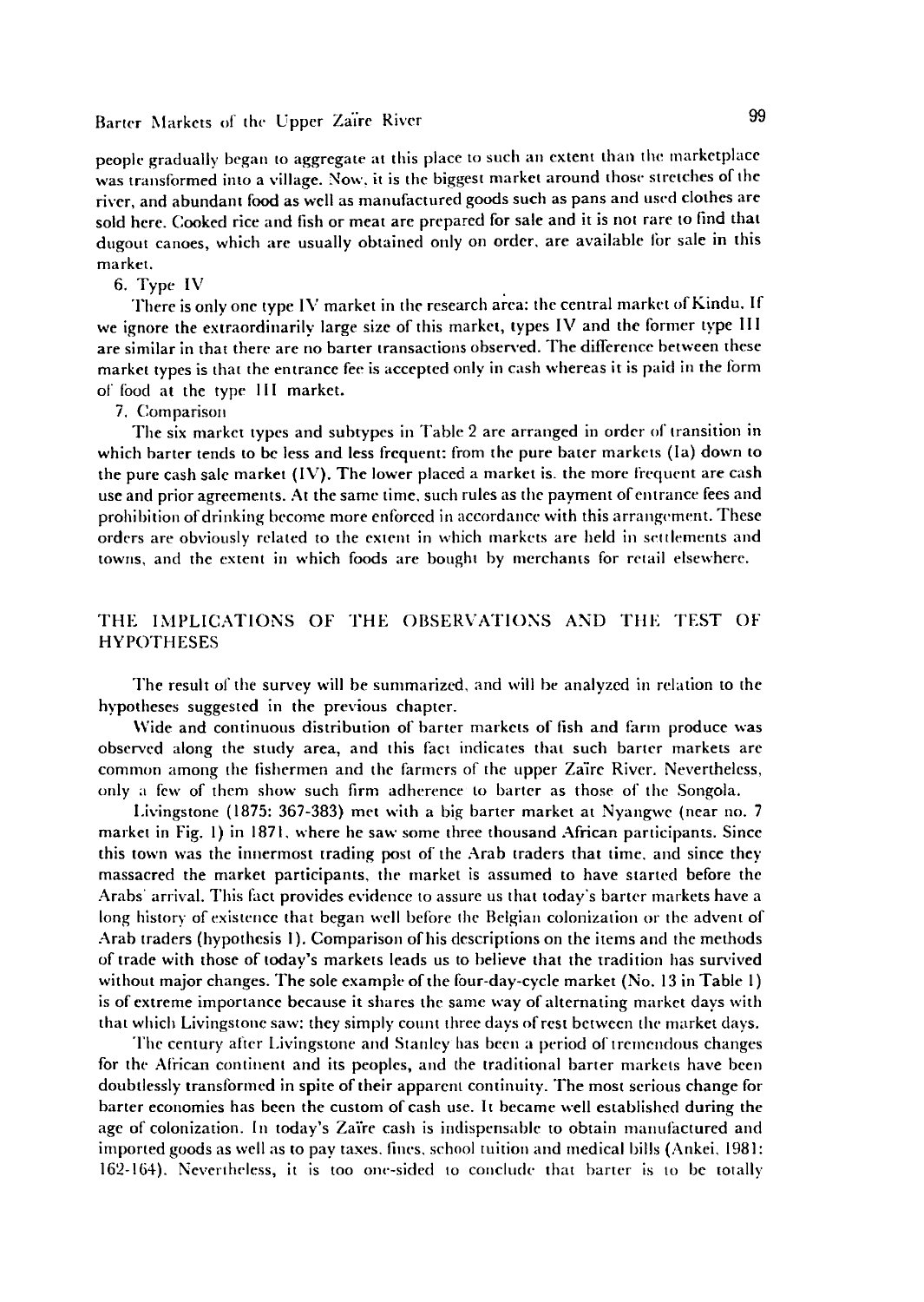superseded by cash use. At first sight it may seem that Table 2 indicates that barter is being displaced by Western, or cash using economics, but we cannot assume that all of the market types tend to be transformed into a single type IV as that at Kindu. It is true that the Kamhdembcle market (type II I) is an example that supports this assumption, seeing that it was transformed from a type lJ (presumably subtype lJa) barter market, but it is not reasonable to conclude that all of the type II barter markets will become type III cash sale markets in due time. We must remember that Table 2 only demonstrates the variety of market characteristics as was observed in 1983, and that it does not insist on a general tendency of change.

Songola barter markets (type Ia) are featured by an institutionalized segregation of cash usc li'om barter. The market system itself has been organized to work as a defense mechanism against the effects of \'Vestern economy represented by the usc of cash. Barter of fish and rice observed in the Lubenga market (subtype lib) provides us with an important notion of the relationship between cash and barter. The women had bought their goods at first. and aller bartering them they sold the bartered loods again in their settlements. Such may well be called a cash transaction disguised as barter. This is an example to show that barter does survive in the midst of the transformation of market systems from barter to cash use.

Two of the barter markets distributed in the study area were just established in 1983, thus indicating the trend of reviving barter that has long been on the decline during the period of colonization. The author was informed that many of the barter markets were re-established after Independence in 1960.

Zaire has been experiencing galloping inflation, and there is such an atrophy of the national economy that it is not a rare occasion lhan cash has no more purchasing power than fish or farm produce. The instability of the national economy is the main cause of the reviving of barter markets. The second hypothesis on the cause of surviving barter markets in the previous chapter is thus partly verified. The problem of placing the reviving barter markets in Table 2 is of interest, but it will be described and discussed in another paper.

The third hypothesis that fish in the Songola barter markets plays a role of limited-purpose money does not seem to be applicable to the markets south of the Songola land. An extreme excess of lish in the Katalama market (subtype lIa) tells us that there must be some control, be it conscious or unconscious, over the supply of fish in the Songola markets. The assumption could not be verified that "money-ness" of lish in the Songola market may be related with the livelihood in the tropical rain forest, where supplies of proteinacious food is usually lower than in the savanna. Further studies must be made on the factors influencing the value in use and the saleability of fish and each of the different kinds of farm produce.

The problem of the relationship between the complex ethnicity of the Wagenia fishermen and their symhiotic relationship with the neighboring farmers (hypothesis 4), could not be answered through the author's survey. Kakeya and Ichikawa (1983: 44) tried to delineate the problem of symbiotic relationships as the habitat segregation between cultivators and foragers including fishermen. The author, however. revealed that there is a distinctive difference between the symbiotic relationship of the Enya fishermen and that of the Mbuti hunters with their respective neighboring farmers in spite of the apparent resemblance (Ankei. 1985b: 100-105), and he insists that further comparison and meditation will be needed on this problem.